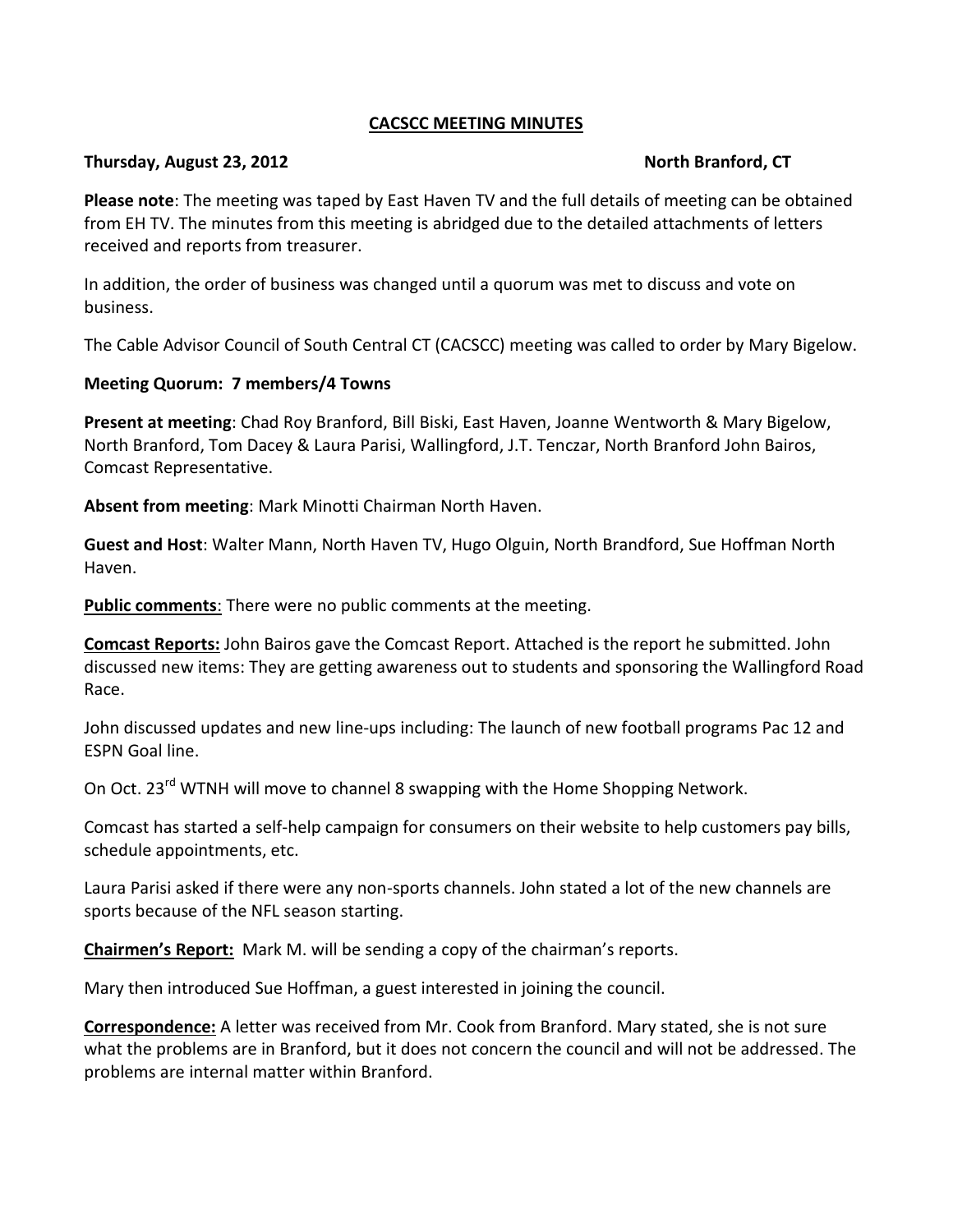Mary received the Northeast Courier and passed it around.

## **Old Business**

#### **Insurance:**

- Mary stated a payment has still not been received from Guilford for their insurance coverage. Tom Dacey stated he was contacted by Shannon Gale and she will be sending in payment.
- Madison has not given their PURA Report, and she has not gotten a response from Abby White. Mary asked Walter Mann if he could contact Steve Fuest.

## **Website:**

 Thomas Dacey is in charge of the website. Mary B. asked Tom to remove Merrill Yelnik, North Haven and Peter Hugret, Branford names from the website who are no longer members on the council.

## **New Business:**

- **Change in Town Representatives**
	- $\circ$  Mary Bigelow stated that according to the by-laws, any town with a population of 20,000 or more must have 3 town representatives in addition to the Education Appointment. So far North Branford and Madison have reached the number of representatives. In addition, Wallingford needs to have a library representative because they are the biggest town. A conversation was held questioning why the Education representatives are not counted in the number of appointee's for each town and what this will do to the Quorum of 4 towns and 7 members.

**Minutes:** Motions to except the minutes from the last meeting was from Joanne and 2nd from Laura Parisi. All approved.

**Proposed Budget:** Mary then turned the meeting over to Tom Dacey to give the proposed budget and treasurer report.

- Certificate of Deposit \$14,617.30
- Cash reserve \$ 18,945.45
- Proposed expenses \$4,961.00
- Total future deposits \$3,510.00
- Total proposed ending balance \$17,494.45

Motion was made Laura seconded by Joanne All approved *Attached is a copy of the Proposed Budget.*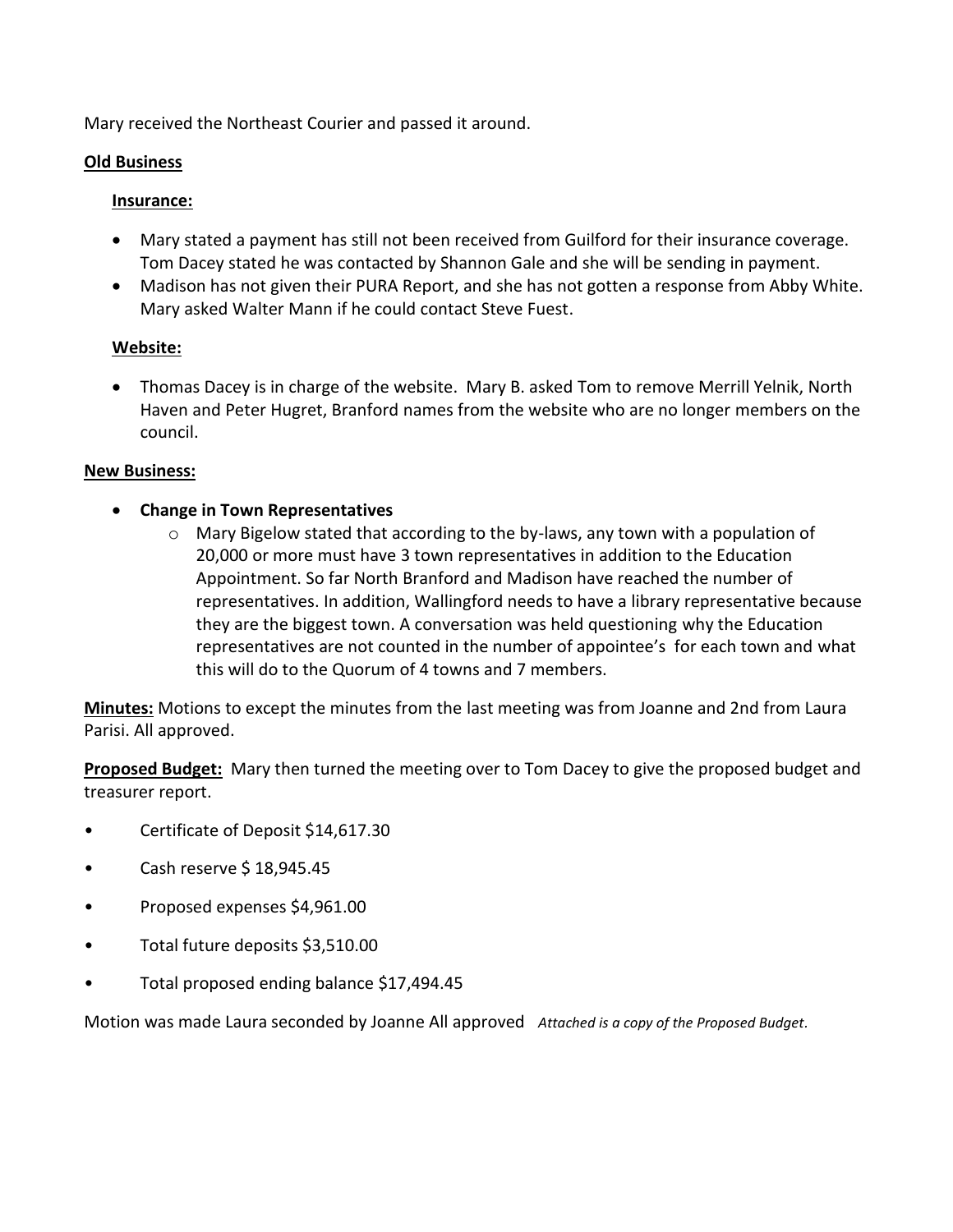# *Treasurer Report:*

- Checking account balance is \$3,838.19
- CD account balance is \$14,634.27
- Total balance is \$18,472.46

Motion was made by Chad and 2<sup>nd</sup> by Laura All approved. Attached is a copy of the treasure report.

**Other Business:** Mary discussed a proposed letter to be sent to appointing bodies of the seven towns, saying who we are and how many members we need from each town. The letter will be personalized for each town and sent to the Mayor/ $1<sup>st</sup>$  Selectman of each town, stating how many representatives they need. Mary will send a draft to everyone and asked for any changes or additions to be sent to her. Mary asked for help in obtaining the addresses for each town.

Tom Dacey gave Mary Mayor Bill Dickinson's address at town hall. Walter Mann supplied first selectman Mike Freda's address at North Haven town hall. Walter also said he would acquire Guilford's and Madison's mailing address as well.

Chad supplied Branford's address.

Mary briefly discussed the research report we received from state representative Mary Mushinsky in regards to PEG Petia grant. Mary passed it around and also stated she would e-mail it to each member. Tom Dacey received it directly from Mary Mushinsky and forwarded it to Mary Bigalow and John Bairos.

#### **Town Reports:**

**East Haven:** had nothing new to report.

**Wallingford:** Tom Dacey gave the following report. WPAA has started airing local news segments of 1 to 2 min pieces hosted by Scott Sheehan; it's also on the WPAA website in their on demand menu. Scott Sheehan also hosted 2 hours of election coverage for the primary. They have a few shows that were on hiatus that are scheduled to return. (Energy Reading by Michele and Citizen Mike with Mike Brodinski)

**Branford:** Walt mentioned BCTV has a number of interns outside the brandford area. They also have an application for a PEG Petia grant they are waiting to hear on**.**

**North Haven:** Walt mentioned NHTV is busy and doing well, they will be doing their fundraiser again this year, the chowder booth at the North Haven Fair, on September 6<sup>th</sup>, 7<sup>th</sup>, 8th, 9th. They will also be doing the chowder booth at the fair ground's the following week September 15<sup>th</sup> & 16<sup>th</sup> for the Connecticut State Fire Fighters Convention.